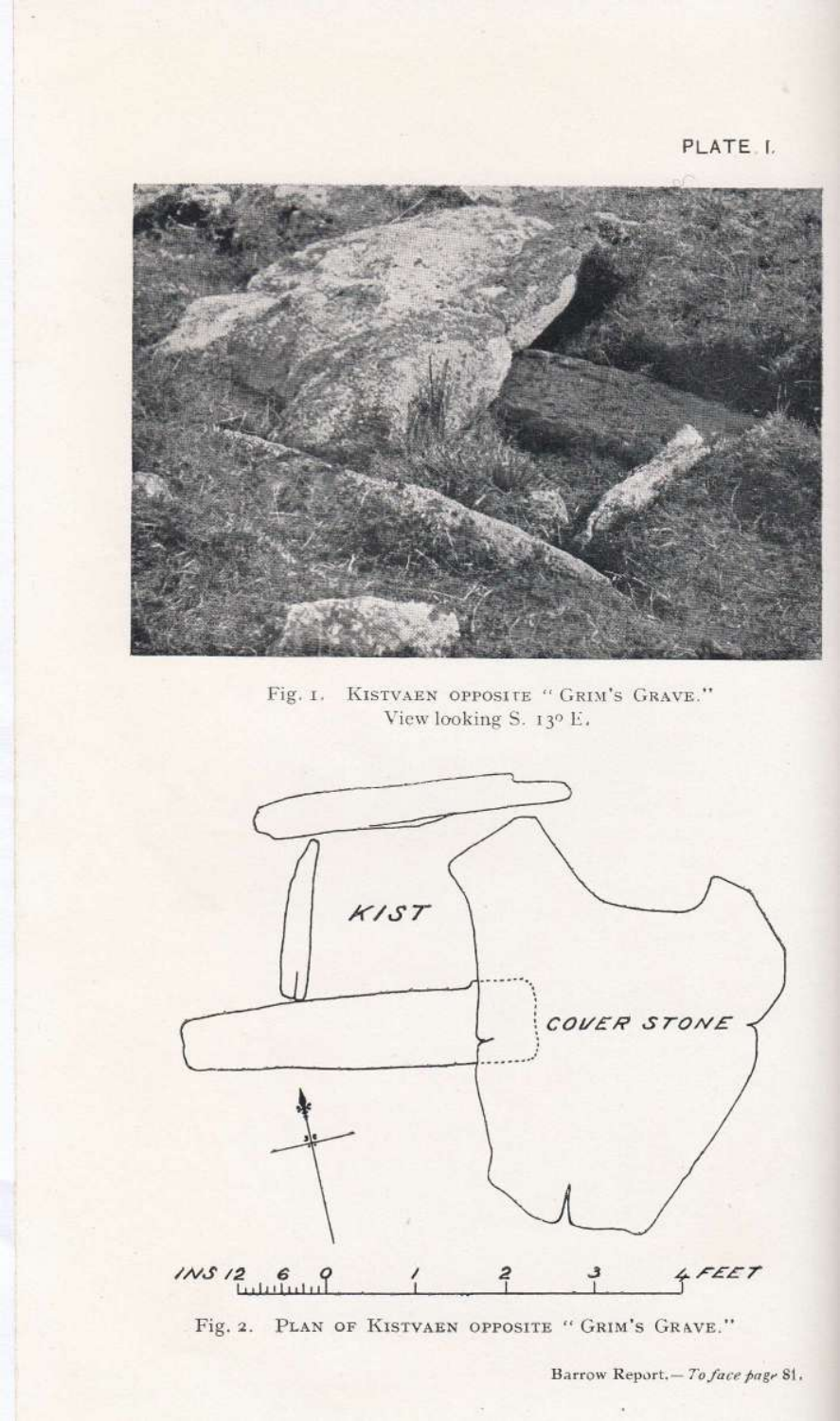## FIFTIETH REPORT ON BARROWS.

BY R. HANSFORD WORTH, RECORDER. (Read at Exeter, 24th June, r93r.)

lTransactions of the Deuonshire Association for the Aduancement of Science, Literature, and Art. 1931.—Vol. lxiii, pp. 81-82].

Ar the time that the first edition of the Ordnance Survey was prepared on the scale of six inches to a mile (approximately  $\hat{1883-5}$ ), five kistvaens were known in the valley of the Plym above Shaugh Bridge. By the year r9or, I added ten to the list, and two more since that date; while the Rev. H. H. Breton discovered a kistvaen on Ringmoor; so that<br>early in the present year eighteen kistvaens were known, of<br>which sixteen had been described in the Barrow Reports.<br>It is never safe to assume that any area of Dartmo

Langcombe Valley at the head of a gully which runs south<br>from the Langcombe Brook, a little to the east of Deadman's<br>Bottom; and Mr. L. Button reported another, about one<br>hundred yards south of the kistvaen frequently, but

I have visited their finds and they are both characteristic<br>examples. Weather conditions have severely restricted my<br>opportunity of survey, and, in the present report, I must<br>confine myself to a detailed description of the

Brook, a little over sixty yards distant from the stream. The newly discovered kistvaen lies S. 8° W. from " Grim's Grave," on the South bank of the stream, from which it is rather more than forty yards distant. There is thus little more than one<br>hundred yards between the two graves, and it is curious that<br>the second should so long have been unknown.<br>Two side-stones and the western end-stone are in place,

the eastern end-stone has either been removed, or has fallen<br>out of upright, the point can not be determined without<br>excavation. The length of the kistvaen cannot have exceeded